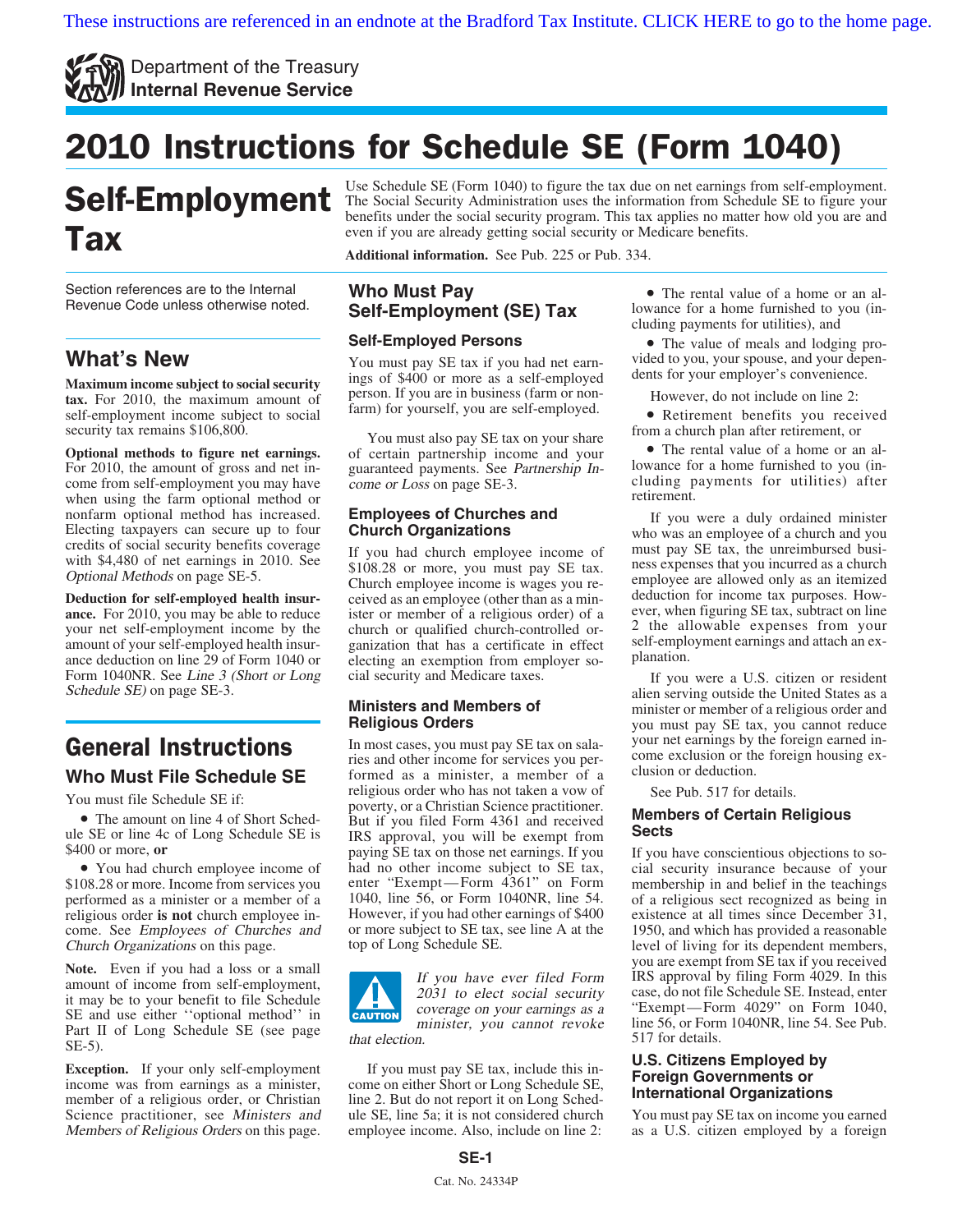government (or, in certain cases, by a 17741, Baltimore, MD 21235-7741 USA Short Schedule SE (front of form) and the wholly owned instrumentality of a foreign for information about an agreement, or other must use Long Schedule SE (back of government or an international organiza-<br>tion under the International Organizations of OIO—Totalization, P.O. Box 17769, Bal-<br>spouse should complete the front and the tion under the International Organizations  $OIO$ —Totalization, P.O. Box 17769, Bal-<br>Immunities Act) for services performed in timore MD 21235-7769 USA for information the back. Immunities Act) for services performed in timore, MD 21235-7769 USA for informa-<br>the United States, Puerto Rico, Guam, tion about a claim for benefits.<br>American Samoa, the Commonwealth of the United States of the United St American Samoa, the Commonwealth of Include the total profits or losses from<br>
the Northern Mariana Islands or the U.S. all businesses on Form 1040. Enter the Virgin Islands, Report income from this<br>
employment on either Short or Long<br>
Schedule SE, line 2. If you performed serves the employment from SE tax, you should get a state-<br>
Schedule SE, line 2. If you performed serv-<br>
Sc

**Exception—Dual citizens.** A person with  $\begin{array}{c} \text{in (3a) above. Do not complete Schedule} \\ \text{dual U.S.-foreign citizenship is generally} \\ \text{considered to be a U.S. citizen for social \\ \text{security purposes. However, if you are a} \end{array}$ <br>B. Instead, attach a copy of the statement business, all of the income from that busi-<br>considered to be a U.S. citizen and also a citizen of a country<br>with which the United States has a bilateral<br>social security agreement, other than Can-<br>social security agreement, other than Can-<br>If you are a self-employed nonresident and ded

ity agreements with the following coun-<br>tries: Australia, Austria, Belgium, Canada, Schedule SE, line 3, "Chap, 11 bankruptcy come taxed to spouse" and the amount of tries: Australia, Austria, Belgium, Canada, Schedule SE, line 3, "Chap. 11 bankruptcy come taxed to spouse" and the amount of Chile, Czech Republic, Denmark, Finland, income" and the amount of your net profit any net profi Chile, Czech Republic, Denmark, Finland, income" and the amount of your net profit any net profit or (loss) allocated to your France, Germany, Greece, Ireland, Italy, or (loss). Combine that amount with the to-<br>
spouse as Japan, Luxembourg, the Netherlands, Nor-<br>way, Poland, Portugal, South Korea, Spain, the result on line 3.<br>and 2 and enter the result on line 3. way, Poland, Portugal, South Korea, Spain, the result on line 3.<br>Sweden, Switzerland, and the United King-Sweden. Additional agreements are expected For other reporting requirements, see If you are not the spouse who carried on page 19 in the instructions for Form 1040. the business and you had no other income in page 19 in the instructions for Form 1040. the business and you had no other income in the future.

fice of International Programs, P.O. Box However, if one spouse qualifies to use

tion, those earnings are exempt from SE foreign country will not issue the state-<br>then the income and deduct the SSA at the address shown ported based on the following.

social security agreement, other than Can-<br>ada or Italy, your work for the government alien living in the United States, you must<br>of that foreign country is always exempt pay SE tax if an international social secur-<br>an act of that foreign country is always exempt<br>from U.S. social security taxes. For further ity agreement in effect determines that you<br>information about these agreements, see are covered under the U.S. social security<br>informati information about these agreements, see are covered under the U.S. social security<br>
the exception shown in the next section.<br> **U.S. Citizens** or Resident Aliens<br>
U.S. Citizens or Resident Aliens<br>
U.S. Citizens or Resident about international social security agree-

**Exception.** The United States has social transference of the United States has social from self-employment (for example, from turn of each spouse.

or (loss). Combine that amount with the to-

ployment income on Schedule SE. If both result on line 3. If that amount is a loss,<br>3. Write to:<br>3. Write to:<br>3. Write to:<br>3. Write to:<br>3. Write to:<br>3. Write to: spouses have self-employment income, treat it as a positive amount, add it to the each must file a separate Schedule SE. total of lines 1a, 1b, and 2, and enter the a. Social Security Administration, Of-<br>
Second Leach must file a separate Schedule SE. total of lines 1a, 1<br>
i. and 2, and 2, and 2, and 2, and 2, and 2, and 1 and 2, and 1 and 2, and 1 and 2, and 1 and 2, and 1 and 2,<br>  $\$ 

If you are a self-employed U.S. citizen or<br>
resident alien living outside the United<br>
States, in most cases you must pay SE tax.<br>
You cannot reduce your foreign earnings<br>
From self-employment by your foreign<br>
From self-emp

Schedule C or Schedule F) will not be in-<br>
eliminate dual taxes under two social securi-<br>
ity systems. Under these agreements, you it will be included on the income. Instead,<br>
ity systems. Under these agreements, you it wi

subject to SE tax, enter "Exempt commu-If you have questions about interna- **More Than One Business** nity income" on Form 1040, line 56, or 1. Visit the Social Security Administrational<br>
1. Visit the Social Security Administrational<br>
1. Visit the Social Security Administra-<br>
1. Visit the Social Security Administra-<br>
2. Call the SSA's Office of International<br>
2 a. (410) 965-0144 for questions on ben-<br>tis under agreements, or **ule SE**, line 3, "Exempt community in-<br>tis under agreements, or Example its under agreements, or<br>
b. (410) 965-3549 for questions on the<br>
coverage rules of the agreements; or<br>
Show the name of the spouse with self-em-<br>
Show the name of the spouse with self-em-<br>
total of lines 1a, 1b, a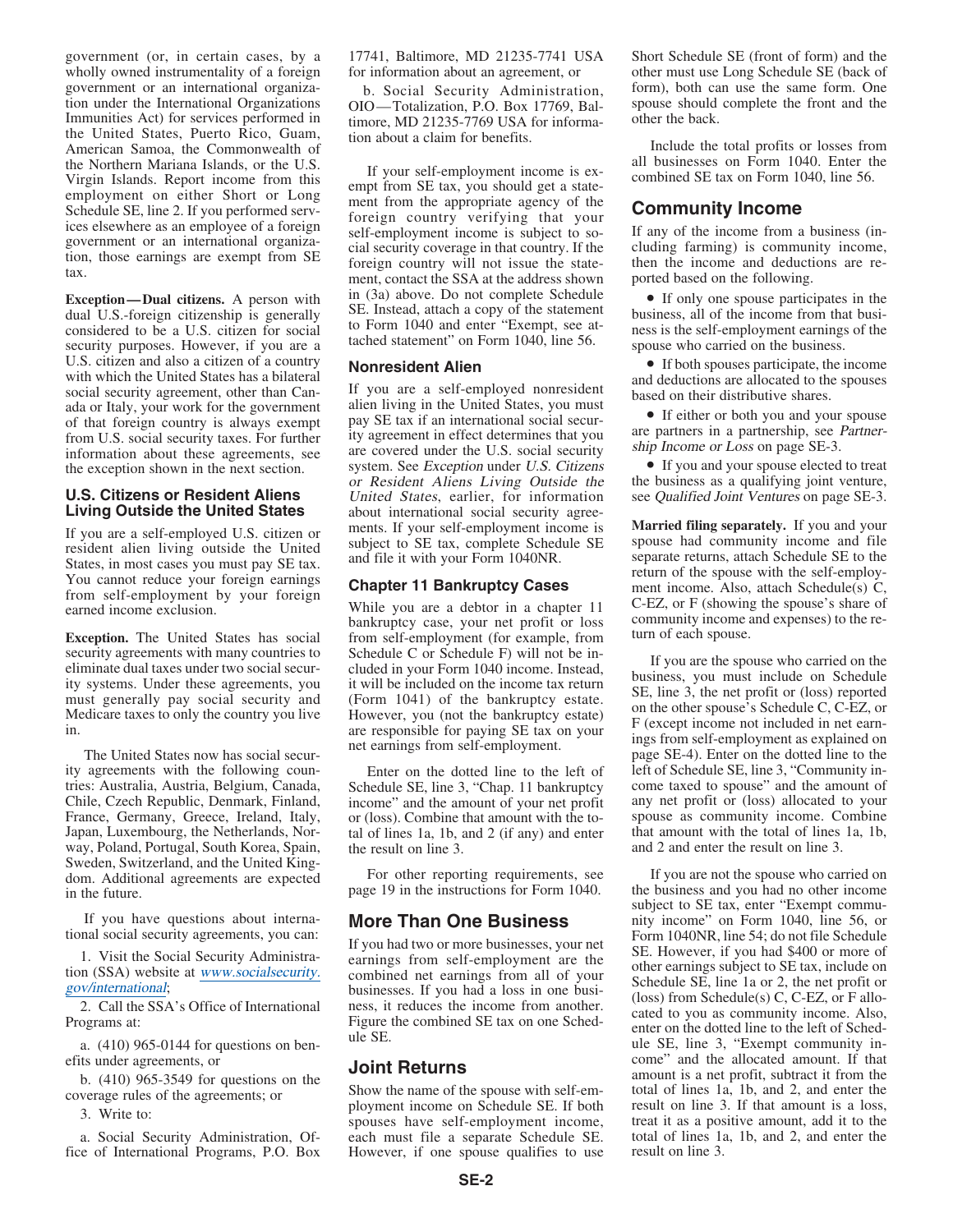

nity property laws of your state. See Pub. ses. 555 for more information. bine lines 1a and 2.

pate (see *Material participation* in the 2010 **SE TAX** Form 1040, line 56,\* or Form 1040NR, line Instructions for Schedule C) as the only If your only income subject to SE tax is 54.\* Instructions for Schedule C) as the only If your only income subject to SE tax is 54.\*<br>members of a jointly owned and operated church employee income (see Employees

all items of income, gain, loss, deduction, **Note.** Income from services you perform 5b. Complete the rest of Schedule SE, as and credit attributable to the business be- as a minister of a religious order is **not** appropriate. tween you and your spouse in accordance church employee income. with your respective interests in the venture. Each of you must file a separate Example 15 a separate **Line 1b (Short or Long and Schedule C, C-EZ**, or F. On each line of **Line 1b (Short or Long and Schedule C arnings From**<br>
vour separate Schedule C, C-EZ, or F, you **Schedule SE**) **Short C, Salf-Emplo** Solution of the amount of your separate Schedule C, C-EZ, or F, you<br>
must enter your separate Schedule C, C-EZ, or F, you<br>
must enter your share of the applicable in-<br>
must file a separate Schedule SE to pay SE<br>
must file

Businesses" and "Benefits of Qualified code Y.

your spouse make the election for your<br>
rental real estate business, the income gen-<br>
rental real estate business, the income gen-<br>
rental real estate business, the income gen-<br>
rental real estate business, the income gen-Less you have other income subject to SE<br>tax. For an exception to this income not be-<br>ing subject to SE tax, see item 3 under<br>Other Income and Losses Included in Net you and your spouse are taking a deduction<br>Other Income

business that is not included in self-em-<br>ployment, file two Forms 4835, Farm own premiums.<br>Rental Income and Expenses over premiums.<br>Rental Income and Expenses Rental Income and Expenses.

B—Long Schedule SE. For either section, <br>vou need to know what to include as net \$434, **do not** file Schedule SE unless you ployment. Unlike the division of that inyou need to know what to include as net \$434, **do not** file Schedule SE unless you ployment. Unlike the division of that in-<br>earnings from self-employment. This sec-<br>choose to use an optional method for figur-<br>come between tion will give you that information, as well ing your SE tax. The star, no part of your share can be included in

members of a jointly owned and operated church employee income (see Employees • If the total of lines 1a and 2 is less than business, and you file a joint return for the  $\sigma f$  Churches and Church Organizations on  $\frac{1}{4}$ business, and you file a joint return for the of Churches and Church Organizations on that sear, you can make a joint election to be page SE-1 for definition), skip lines 1 choose to use an optional method to figure throug taxed as a qualitied joint venture instead of through 4b. Enter -0- on line 4c and go to your SE tax.<br>a partnership.<br>To make this election, you must divide (see page SE-1), also complete lines 5a and

ventures, go to IRS.gov. Enter "QJV elec-<br>
tion" in the search box and select "Election included on Schedule F, line 6b, or listed **Partnership Income or Loss**<br>
for Husband and Wife Unincorporated on Schedule K-1 (Form 106 for Husband and Wife Unincorporated on Schedule K-1 (Form 1065), box 20, If you were a general or limited partner in a<br>Businesses" and "Benefits of Oualified code Y.

Earnings From Self-Employment on page for self-employed health insurance on line If a partner died and the partnership SE-4).<br>SE-4). SE-4).<br>
If the election is made for a farm rental<br>
If the election is made for a farm rental<br>
If the election is made for a farm rental<br>
SE only the amount attributable to your<br>
SE only the amount attributable to your<br>
the



The self-employed health insur-

amount on line 1b, combine lines 1a and 2. of you was a partner in a partnership, the

**Specific Instructions**<br>
Read the flowchart on page 1 of Schedule<br>
SE to see if you can use Section A—Short<br>
Schedule SE, or if you must use Section<br>
Section 4. Section 54.<br>
Schedule SE, or if you must use Section 54.

choose to use an optional method for figuring your SE tax.

## Community income included as any specific instructions needed to fill **Lines 4a Through 4c (Long** on *Schedule(s) C, C-EZ, or F* out the form. **Schedule SE) Schedule SE**

purposes based on the commu-<br>ty laws of your state. See Pub. ses.<br>and you have an amount on line 1b, com-

**Qualified Joint Ventures**<br> **SE Tax**<br> **SE Tax**<br> **SE Tax**<br> **SE Tax**<br> **SE Tax**<br> **SE Tax**<br> **SE Tax**<br> **SE Tax**<br> **SE Tax**<br> **SE Tax**<br> **SE Tax**<br> **SE Tax**<br> **SE Tax**<br> **SE Tax**<br> **SE Tax**<br> **SE Tax**<br> **SE Tax**<br> **SE Tax**<br> **SE Tax**<br> **SE** 

(see page SE-1), also complete lines 5a and

Joint Ventures for Family Businesses."<br> **Line 2 (Short or Long Line 1998)** whichever applies, the amount of net earn-<br>
Integrated and the **2 (Short or Long** Long Line **ings from self-employment from Schedule Figure 3.1** Schedule **Rental real estate business.** If you and **Line 3 (Short or Long** K-1 (Form 1065), box 14, code A, and your spouse make the election for your **Schedule SE)** 

**Fiscal Year Filers** and the anti-term and the state of the anti-term of the state of the state of the state of the state of the state of the state of the state of the state of the state of the state of the state of the st If your tax year is a fiscal year, use the tax<br>
the fiscal year, use the tax<br>
the fiscal year begins. Do not prorate the<br>
the fiscal year begins. Do not prorate the<br>
tax or earnings base for a fiscal year that<br>
overlaps th • If the total of lines 1a and 2 is \$434 or spouse who was the partner must report his  $\frac{1}{2}$  or  $\frac{1}{2}$  file Sebedule SE (completed through or her net earnings from self-employment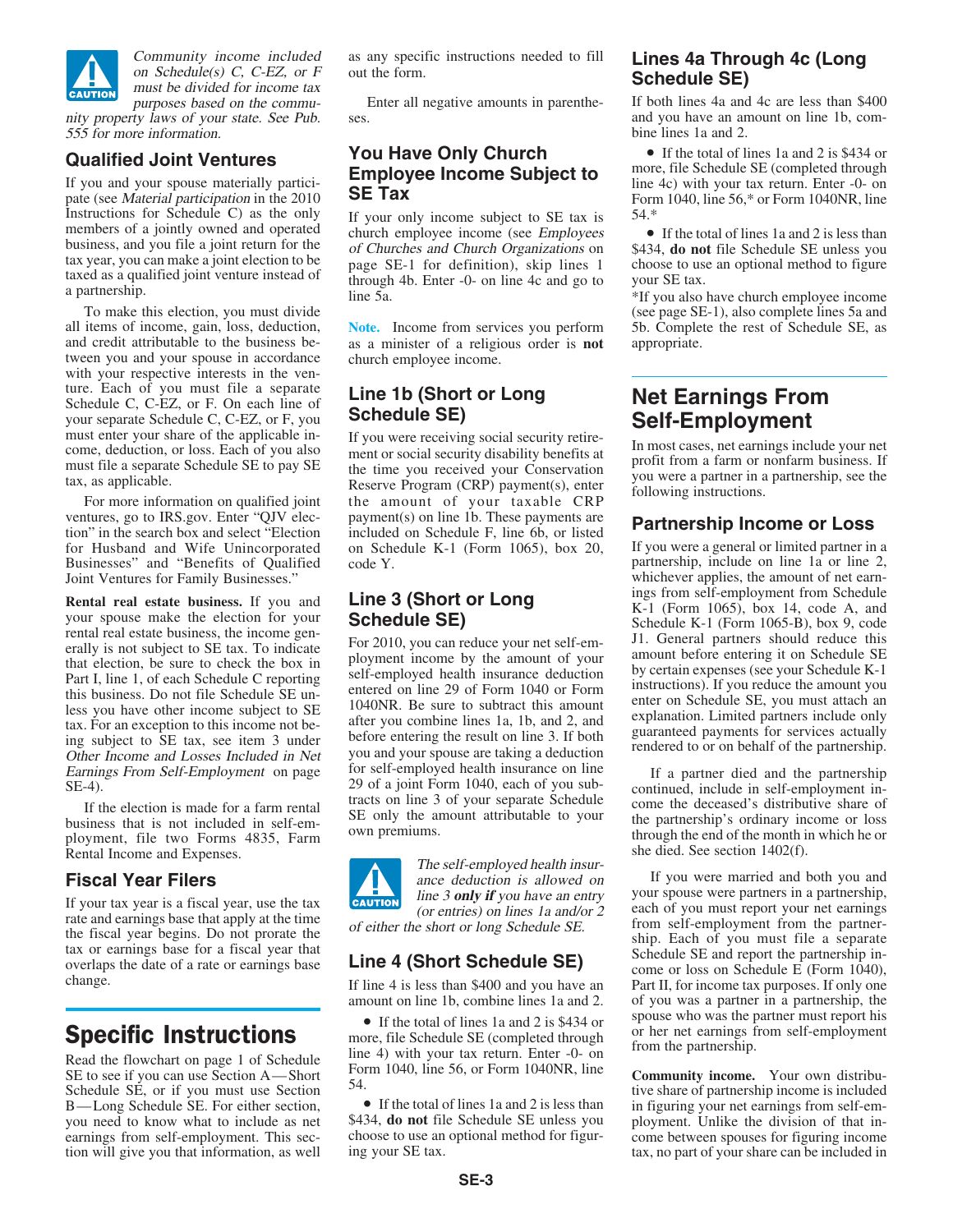figuring your spouse's net earnings from 8. Fees as a state or local government made an election to be taxed as a qualified self-employment. employee if you were paid only on a fee joint venture.

You are considered self-employed if you<br>
produced crops or livestock on someone<br>
else's land for a share of the crops or livestock on someone<br>
else's land for a share of the crops or live-<br>
stock produced (or a share of th

duction or management of the production<br>of farm products on this land. This income<br>is farm earnings. To determine whether you<br>materially participated in farm management activities over a long period<br>materially participated

5. Income you receive as a direct seller. ings From Self-Employment on this page. c. You did not perform any services for Newspaper carriers or distributors of any  $\sigma$  Fees received for services performed the company afte

However, certain termination payments re-<br>
ceived by former insurance salespersons<br>
are not included in net earnings from<br>
self-employment (as explained in item 10<br>
werall earnings from services performed<br>
self-employment

7. Income of certain crew members of did not receive the income in the course of **Statutory Employee Income** fishing vessels with crews of normally a trade or business as a real estate dealer. fewer than 10 people. See chapter 10 of Report this income on Schedule E, or on If you were required to check the box on Pub. 334 for details. Schedule C or C-EZ if you and your spouse Schedule C or C-EZ, line 1, because you

basis and the job was not covered under a 5. Income from farm rentals (including federal-state social security coverage rentals paid in crop shares) if, as landlord,

purposes on Schedule SE. See Pub. 225 for<br>details.<br>details.<br>**Change of Schedule SE.**<br>**Change of Location** of property. See Form 4797.<br>**Change of Schedule SE.**<br>7. Dividends on shares of stock and in-

**Other Income and Losses** position of property. See Form 4797.<br> **Included in Net Earnings** 12. Fees you received as a professional terest on bonds, notes, etc., if you did not<br> **From Self-Employment** to you as a nonprofess

2. Cash or a payment-in-kind from the<br>
Department of Agriculture for participating<br>
in a land diversion program.<br>
2. Payments for the use of rooms or<br>
in a land diversion program.<br>
3. Payments for the use of rooms or<br>
the papers and magazines in you were age 18 or<br>older and kept the profits. Income and Losses Included in Net Earn-<br>services for the company.

Examplement and before the company after termination and before are direct sellers if certain conditions<br>apply. See chapter 5 of Pub. 334 for details.<br>6. Amounts received by current or for-<br>the payment.<br>6. Amounts received 6. Amounts received by current or for-<br>
empt—Notary" on Form 1040, line 56; do d. You entered into a covenant not to<br>
one self-employed insurance agents and not file Schedule SE. However, if you had compete against the com mer self-employed insurance agents and not file Schedule SE. However, if you had compete against the company for at least a salespersons that are:<br>subject to 1-year period beginning on the date of terother earnings of \$400 or more subject to SE tax, enter "Exempt—Notary" and the a. Paid after retirement but figured as a SE tax, enter "Exempt—Notary" and the mination.<br>
street tage of commissions received from amount of your net profit as a notary public e. The amount of the payment depended percentage of commissions received from amount or your net profit as a notary public e. The amount of the payment depended<br>the paying company before retirement. from Schedule C or Schedule C-EZ on the paymarily on policies

**Share Farming** federal-state social security coverage rentals paid in crop shares) if, as landlord, agreement.

the paying company before retirement,<br>
b. Renewal commissions, or<br>
c. Deferred commissions paid after re-<br>
tirement for sales made before retirement.<br>
dotted line to the left of Schedule SE, line<br>
3. Subtract that amount f